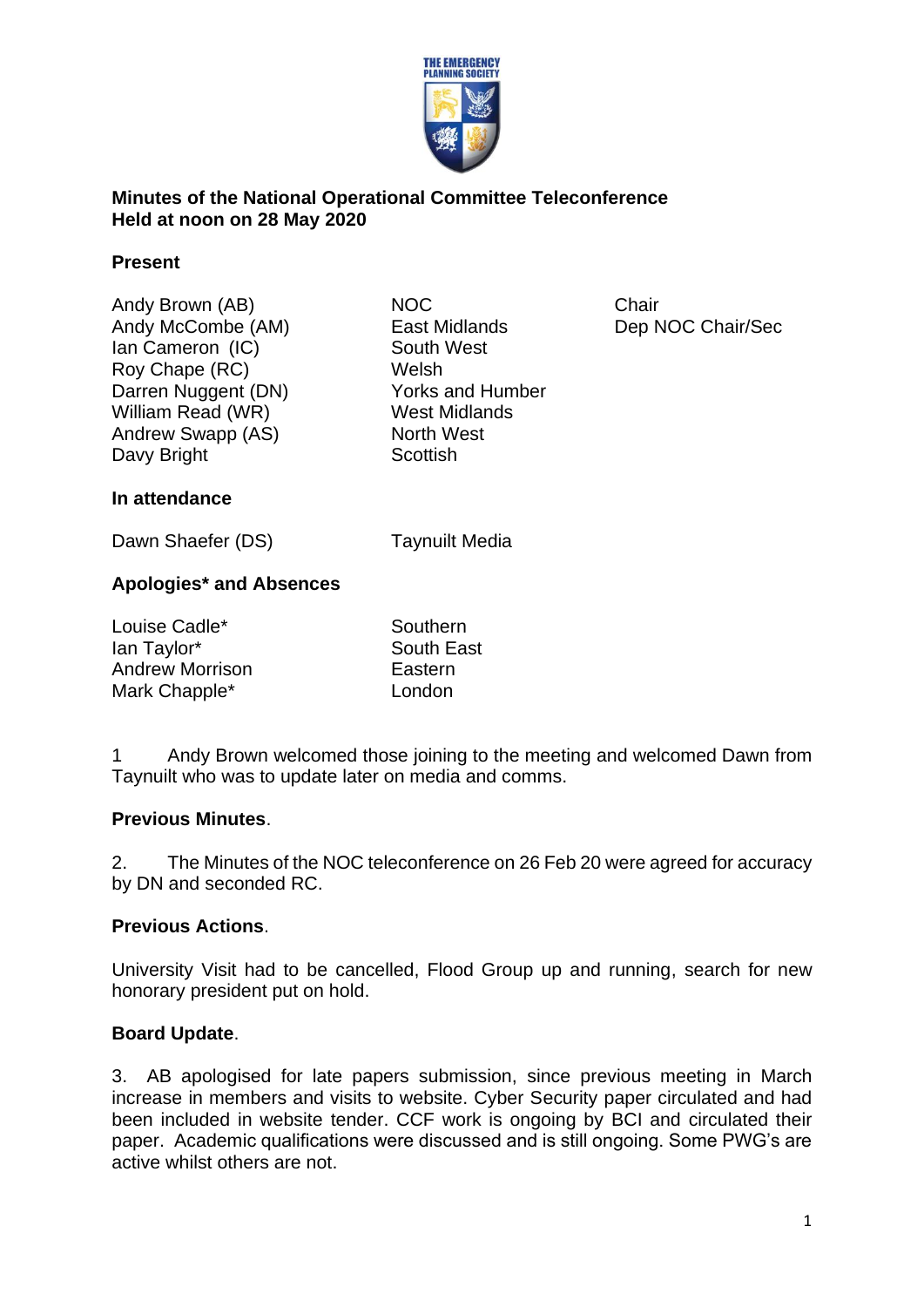

Branches – allow charging for non-members to attend events as needed by each branch. Virtual meetings paper suggests 45 minutes and now used more often. Corporate membership is still under discussion. Transformation work still ongoing. Jeannie & Andy to engage with universities for internship or work experience but this does need to be monitored.

DB – great idea but proviso for health & safety

AS – through flow for interns would need to have good records

AM – how would they be able to access information on available placements

AB – they would complete a piece of work or project

Professional standards & learning - branch handbook had been circulated and is being updated in view of current circumstances.

Taynault update and website analytics circulated and discussed- clear showing that Jacqui's media presence having an impact. Website tender is on website and closes in June. Publicity Matters are engaged with EPS to hand over to new provider Non-disclosure document circulated. By laws are being updated Huddles are being well received, good discussions, Webinars are being explored with experts.

Finance- some members are delaying payment due to being furlowed.

Security Institute, NOC advised to have a look at their online presence.

Corporate membership delayed to next meeting.

Fellows and Members could be asked to assist Directors with ongoing work.

AM – suggested to ask Central Government for funding to assist the EPS to become the prime developer of all resilience professionals assisted by lower membership fees and an increase in office staff to get our objectives completed.

#### **Website Review**

4. Website – NOC members offered their views to DS on how they would like to see the new website developed to make it more users friendly and comprehensive. A couple of bidders have asked questions, hopeful for new provider as from 1<sup>st</sup> July.

# **Branch Updates and Points for next Board Meeting on 11 June 20**

5. Details below:

a. International, Northern, Eastern, London, West Mids, Southern, South West, Northern Ireland – no reports.

b. East Midlands – stable membership, some have joined and some have left the branch. All events cancelled and no engagement planned as AM is focused on Covid 19.

c. North West – not been able to support membership trying to set up teleconference but they are busy with work. Decided to telephone members to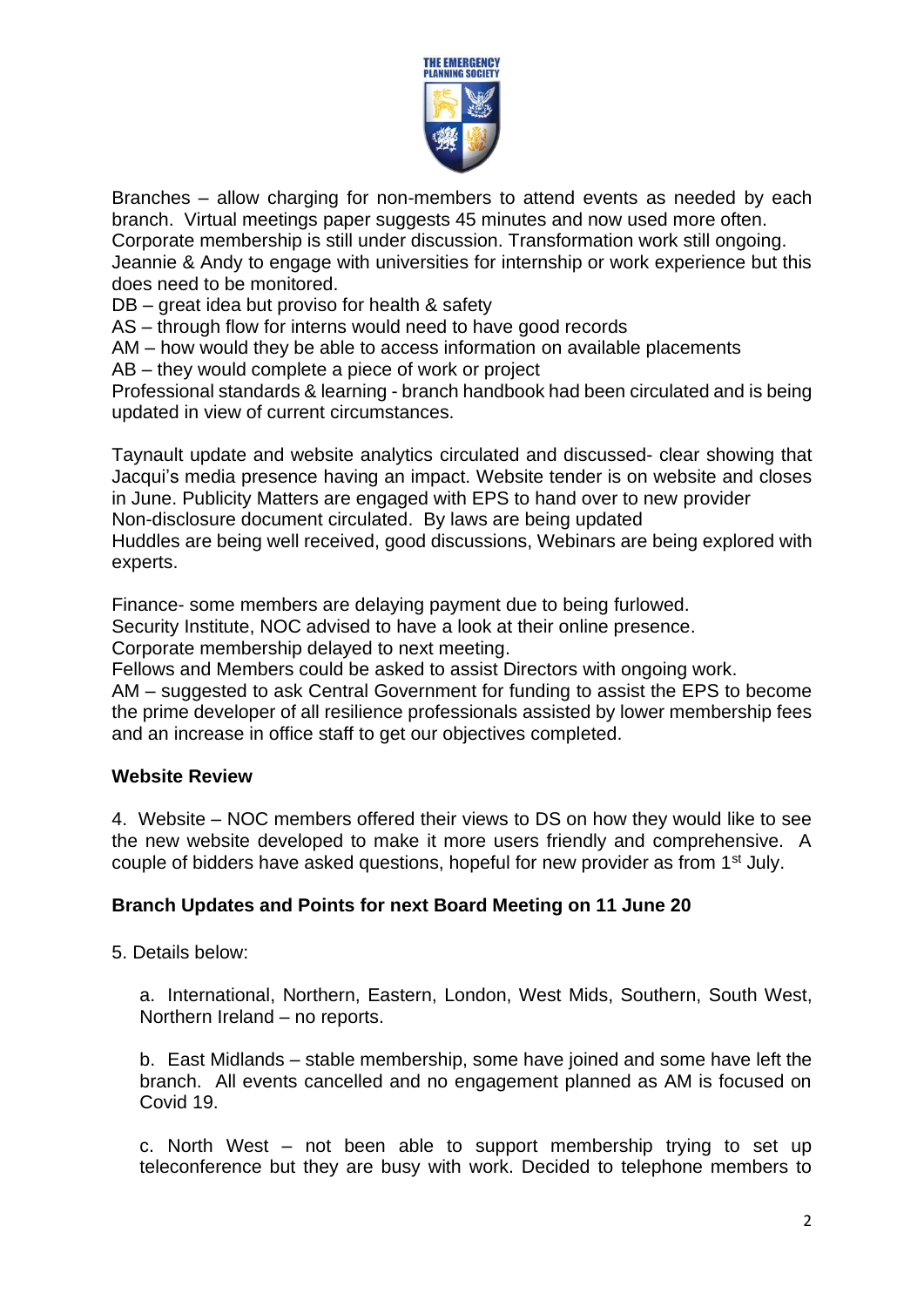

assure them the EPS is still here. The Huddles are a lifeline for members. Had to cancel event just as Covid 19 started.

d. Scottish – had to cancel April AGM, will revisit when possible, if this is delayed what are the rules?

e. Welsh – cancelled AGM & Conference, supporting LRF for PPE supply if Branches do not engage then they will be invisible. Will be emailing out to all members with update on AGM

f. Yorks & Humber –not able to connect at Branch Level, was planning to be more active but day job has overtaken. Would like to utilise Zoom but some organisations have restrictions on using Zoom

# **AB - Guidance for Branches on using Zoom**

#### **Media and Comms update**

8. Dawn Shaefer gave an update on the Website Tender and reviewing the current provider. Phase two could be a new website or revamping what we have now. Weekly update goes out on Thursday or Friday, branches are welcome to send her information to be sent out.

Dawn can be reached via [Media@the-eps.org](mailto:Media@the-eps.org) 

# **Resilience Magazine**

9. NOC discussed whether the Soc could afford to still publish paper copies of the magazine or if this was still viable or necessary in the on-line world. The suggestion was to ask each member their preference. Branches were requested to seek articles for the next edition.

#### **NOC face to face meeting opportunity in Sep 20**

10. Likely linked to an annual EPS event, possibly late September.

# **Any Other Business**

11. Following points discussed:

London Branch Branding/Rebranding Validating Civil resilience Surviving a recession – finances for EPS